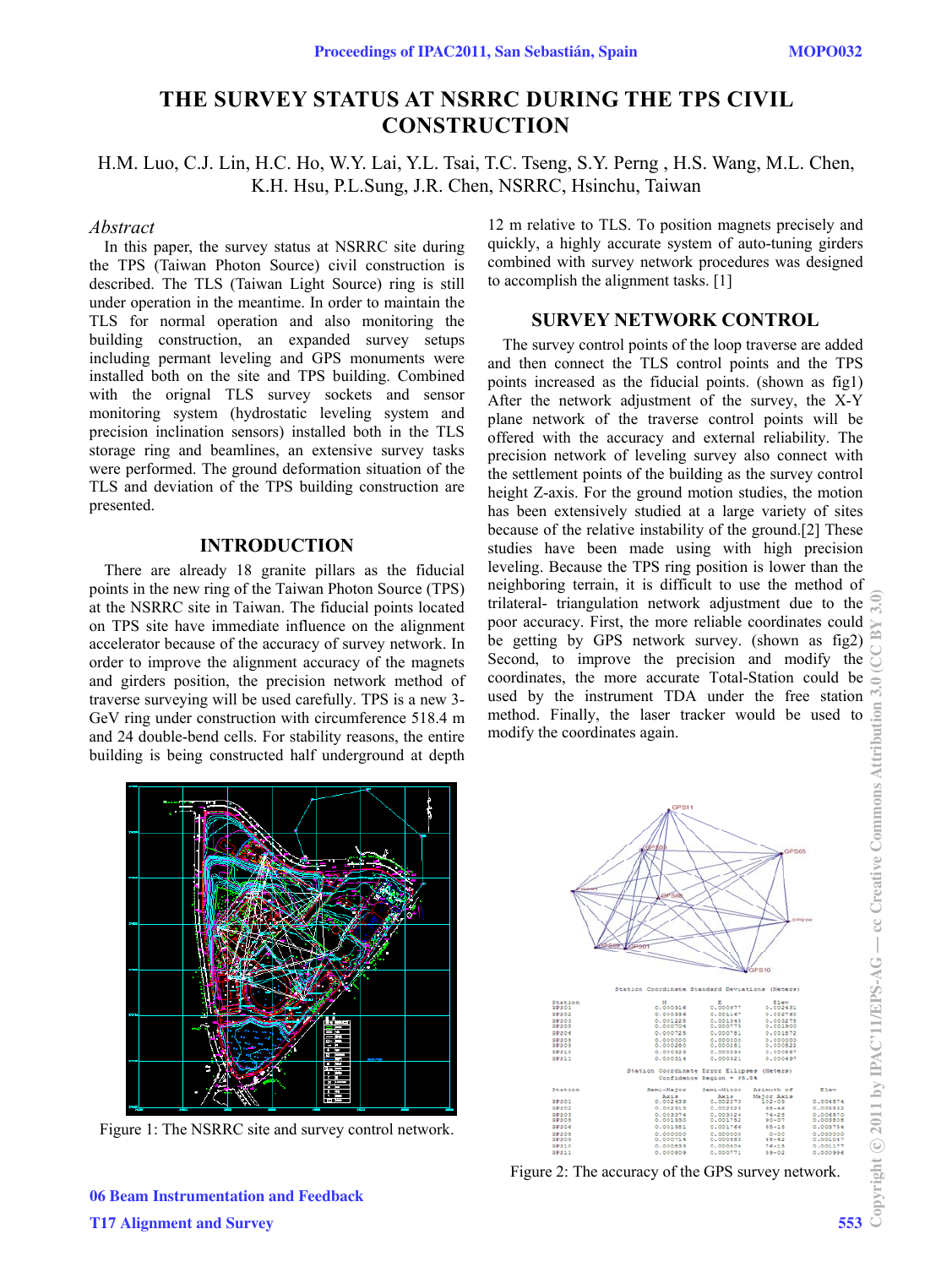## **NETWORK SURVEY ALIGNMENT RESULT**

In order to accomplish the stringent alignment tasks of the new TPS project, a survey network system combined with a system of highly accurate auto-tuning girders was designed, simulated and tested as a prototype. From testing of the 1/24 mockup section on installation and the network simulation, this shows promising results. [3] The adjustment accuracy of the traverse network survey added the points connecting with the fiducial points shows as in Fig.3 with the standard deviation. For the leveling network survey, the permanent points (BM) of the leveling are located at the out-side of the TPS periphery. The difference is smaller than 0.2mm relatively as in Fig.4. The ground deformation of the original TLS ring should be slight and sustained by the geodesic vibration because of the massive excavation of the TPS civil construction. The Fig. 5 shows the history variation of the magnetic location compared with the year 2000 from the x, y and z direction.

| Station Coordinate Standard Deviations (Meters) |          |          |
|-------------------------------------------------|----------|----------|
| Station                                         | N        | E.       |
| A007                                            | 0.003988 | 0.006369 |
| A007 1                                          | 0.002697 | 0.005131 |
| AO4                                             | 0.005387 | 0.004161 |
| <b>BC001</b>                                    | 0.004983 | 0.006807 |
| D8                                              | 0.006476 | 0.006665 |
| D8 1                                            | 0.006035 | 0.006810 |
| EX07                                            | 0.005953 | 0.006986 |
| GPS01                                           | 0.006259 | 0.006925 |
| GPS02                                           | 0.007174 | 0.006474 |
| GPS03                                           | 0.006066 | 0.006443 |
| GPS06                                           | 0.004324 | 0.006584 |
| M1                                              | 0.001817 | 0.000600 |
| M15                                             | 0.003446 | 0.007158 |
| M16                                             | 0.001988 | 0.005171 |
| M17                                             | 0.000523 | 0.002852 |
| M2                                              | 0.002420 | 0.001609 |
| M3                                              | 0.002236 | 0.002713 |
| M5                                              | 0.002666 | 0.004037 |
| NO <sub>02</sub>                                | 0.000000 | 0.000000 |
| NO04                                            | 0.000000 | 0.000000 |
| NSRRC01                                         | 0.002778 | 0.003226 |
| NSRRC02                                         | 0.002397 | 0.003851 |
| NSRRC03                                         | 0.002650 | 0.005326 |
| NSRRC04                                         | 0.007401 | 0.005391 |
| NSRRC05                                         | 0.006298 | 0.006091 |
| NSRRC06                                         | 0.006328 | 0.007470 |
| NSRRC06 1                                       | 0.006572 | 0.007402 |
| NSRRC07                                         | 0.005098 | 0.007826 |
| NSRRC08                                         | 0.005130 | 0.007479 |
| NSRRC09                                         | 0.004556 | 0.007133 |
| P6                                              | 0.004753 | 0.006814 |
| TP <sub>1</sub>                                 | 0.005029 | 0.006394 |
|                                                 |          |          |

Figure 3: The accuracy of the traverse network survey.







Figure 5: The history variation of the magnetic location.

Each girder system is composed of three pedestals with six cam movers to support and provide six-axis precise tuning. The maximum adjustments of the six-axis adjusting system are designed to be 7.5, 3 and 5 mm in heave, sway and surge directions respectively. [4] The accuracy of the GPS network, TDA network and laser tracker network are 2mm, 0.5mm and 0.03mm respectively to improve the precision and the more reliability. The established control points and network survey of the TPS are shown as in Fig.6. For the survey and alignment of the TPS building construction on the survey sockets of the granite pillars, the coordinates of the fiducial points are shown as in the Fig.7. The result shows that locations of the established half-TPS pillars change up to the weather from winter to summer. The two sides of this half ring extend outward: the maximum is 12mm for the east longitude, the maximum is 8mm for the north

> 06 Beam Instrumentation and Feedback T17 Alignment and Survey